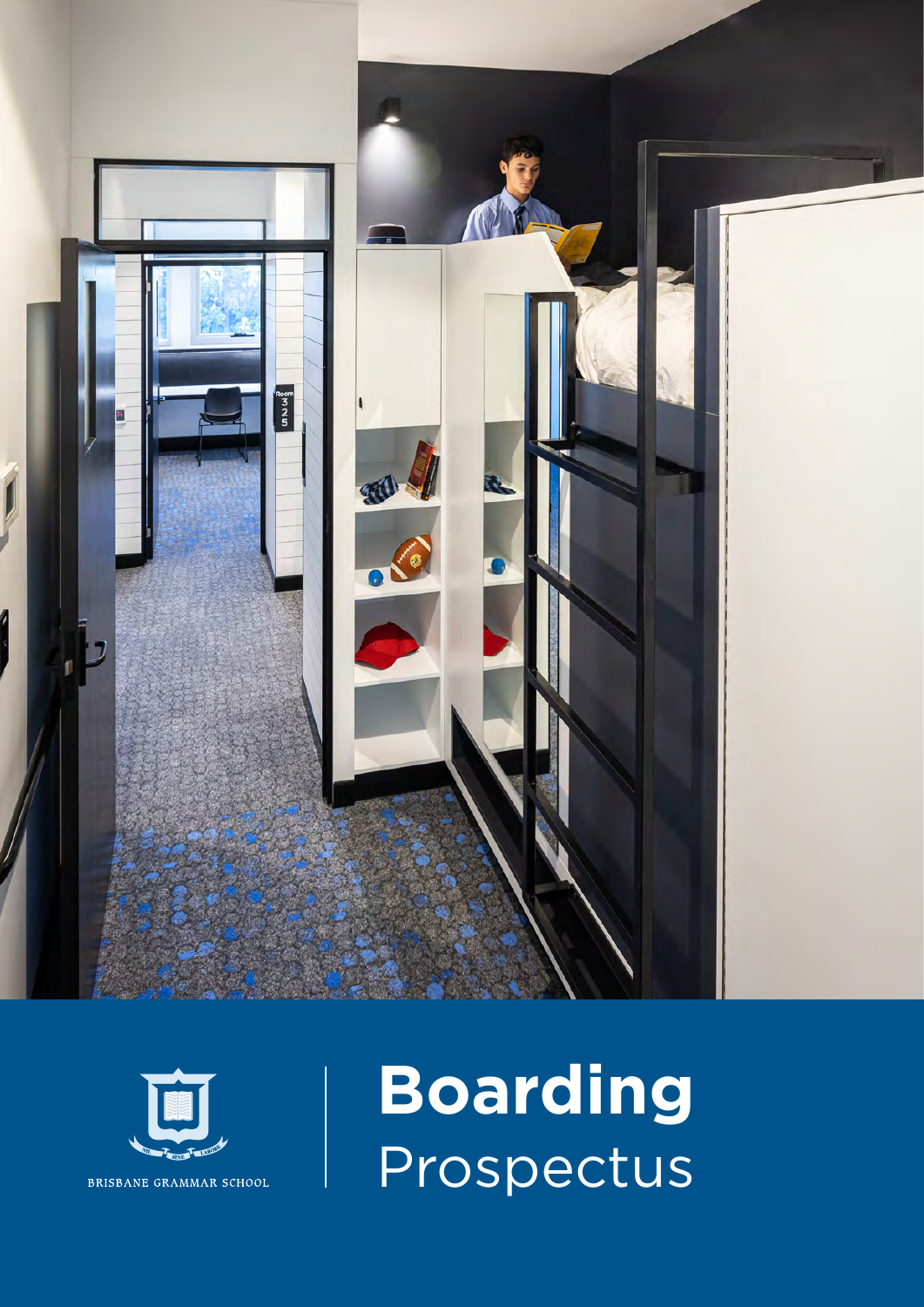

*Above all, we strive to know each boy well and build close and supportive relationships with parents.*



## **Welcome to Boarding**

A warm welcome to BGS Boarding, set in the heart of Brisbane Grammar School.

By joining our boarding family, boys from all over the world experience the academic and cocurricular opportunities at Queensland's leading school for boys.

Our boarders come from around Australia and overseas, and we also offer a boarding option for families who live in Brisbane.

This diversity creates a vibrant educational culture that benefits boarders and the wider school community.

As Director of Boarding, I lead the Brisbane Grammar School boarding community, develop the strategic direction for the Boarding program

and provide a constant point of contact for parents. I also remain fully involved in the day-to-day running of Harlin House and Griffith House, as the real reward is working with students and seeing them grow and mature into young people ready for the challenges of life beyond school. Having an integral role in the lives of young men during their adolescent years is a privilege.

We understand that without parents or guardians to coordinate their daily lives, boarders need significant adult mentors to support them in achieving their goals. I am joined by the Assistant Director of Boarding and Head of Harlin House, Senior Boarding Tutors in Griffith House, a Houseparent, and Boarding Tutors in helping

the boys adapt and feel at home. Boys also join a House Family, which gives them the chance to make friends across year levels and develop a sense of belonging.

A carefully designed Boarding program enriches each boy's BGS journey. Our weekday schedule focuses on establishing healthy routines and good study habits, with supervised study in The Lilley Centre each evening. Students also engage in social, cultural and sporting activities after school and on weekends.

Our aim is to cater to the needs of each boy, providing academic support and fun weekend activities. We also focus on teaching the boys the skills they need to live away from home.

Above all, we strive to know each boy well and build close and supportive relationships with parents.

We look forward to welcoming you to the BGS Boarding community.

Berian Williams-Jones Director of Boarding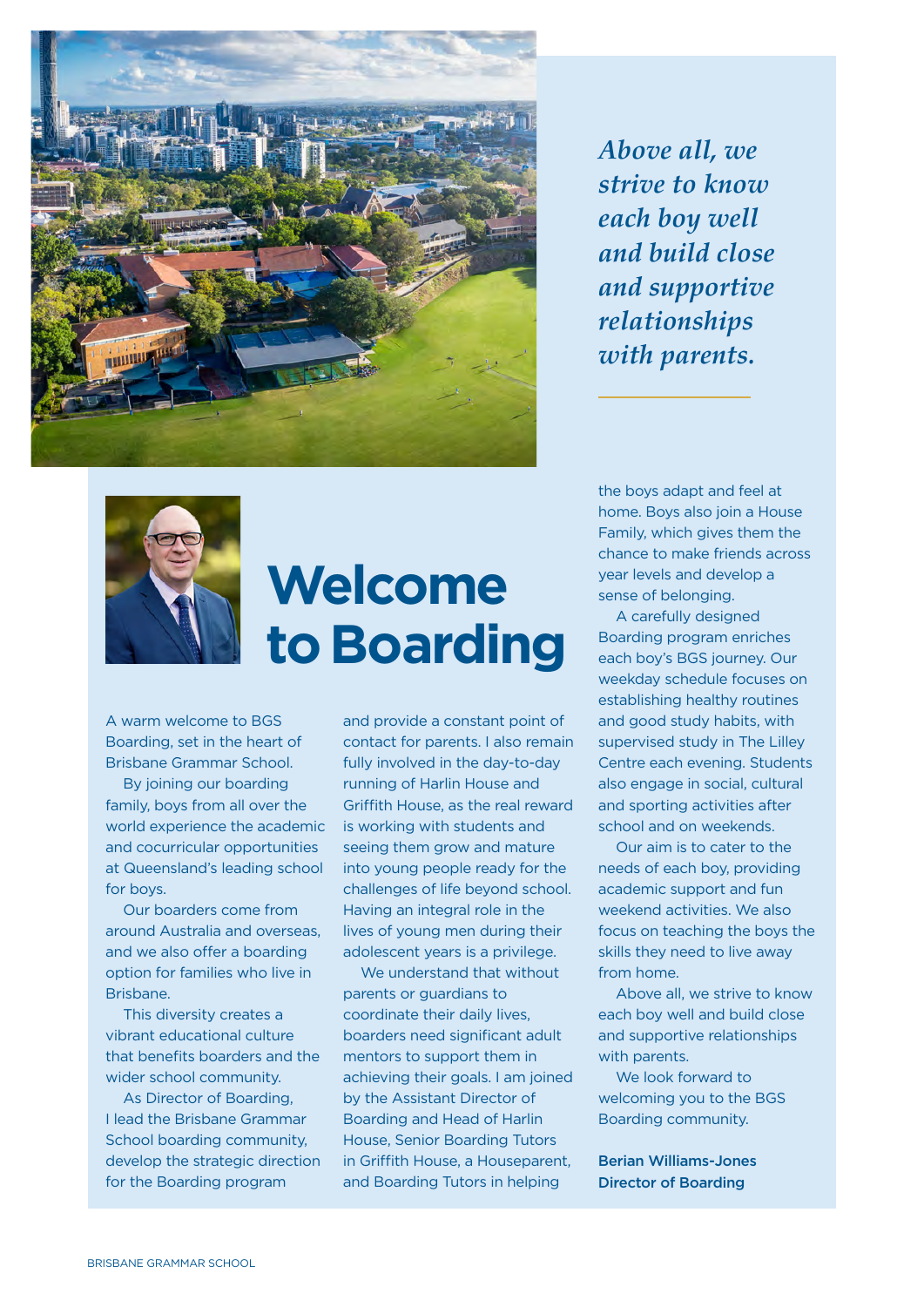

1912 Boys play rugby on the Boarders' Lawn, in front of Roe House A

## **The Boarding story**

As Brisbane's first secondary school for boys, BGS has been a leader in education in Queensland since its foundation in 1868. Our pursuit of excellence extends to our ambition to be the best school for boys in Australia. To achieve this, BGS has created world-class boarding facilities to complement our leading boarding program, which first opened in 1869.

BGS Boarding has undergone a \$5 million redevelopment to provide leading facilities with an individual, modern room for each boy in Years 5 to 12.

Griffith House provides boys in Years 5 to 8 with a private space in a light, airy facility. Our Senior Boarding Tutors live alongside the boys, caring for their social, emotional and physical wellbeing, and promoting a family atmosphere.

Harlin House is home to boys in Years 9 to 12. Individual rooms provide a space to recharge, while social areas foster connection.



Harlin House (Years 9 to 12) **A** Griffith House (Years 5 to 8) **V** 

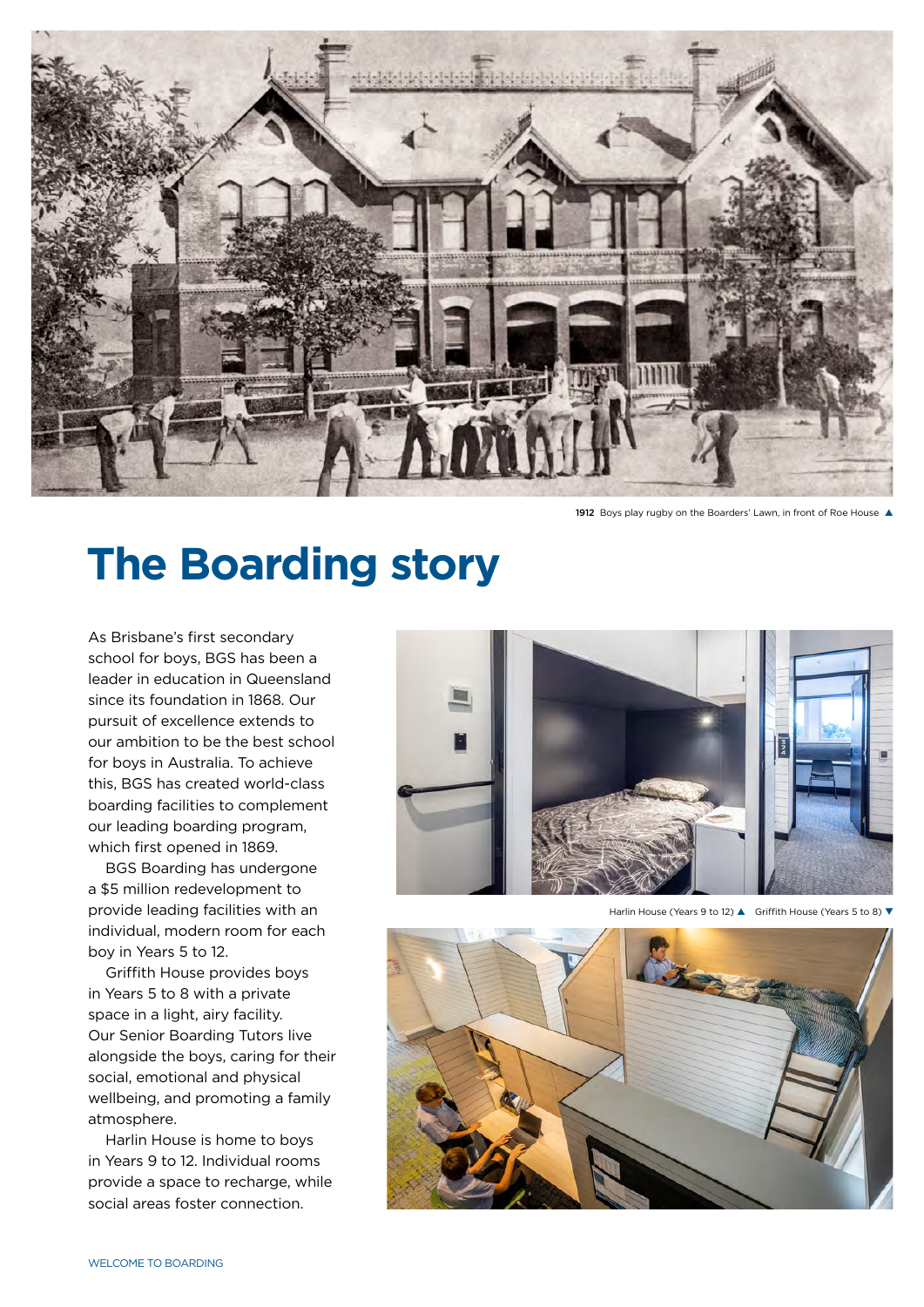



# **A parent's perspective**

Jenny and Doug MacGibbon from Moranbah in central Queensland chose BGS for their sons Andrew and Alex, who were both Harlin House Captains. Jenny shares her family's experience.

#### **Choosing the right boarding school is a big decision. Why did you choose to send your sons to BGS?**

In addition to the School's excellent reputation and abundance of opportunities, our decision was initially based on a long and very happy family association with the School. My husband Doug was a boarder in the 1980s, and we were keen to continue into the next generation. But the final decision actually came

down to Andrew and Alex – we brought them to visit the School before signing on the dotted line. Watching their faces light up when we saw the amazing facilities firsthand and met with enthusiastic staff and students made sealing the deal a no-brainer! My advice to all prospective parents is to make the time to bring your son to have a look at the School and give them the chance to connect with present or past students and staff.

#### **You've had two sons board at BGS. How have you found the experience as a parent?**

It's been amazing! Despite the inevitable distance and challenges as boarding parents, we have been made to feel we are still an integral and highly involved part of our sons' lives and education. Boarding and day school staff have been brilliant in keeping us informed about general daily happenings, celebrations and other points of interest via the weekly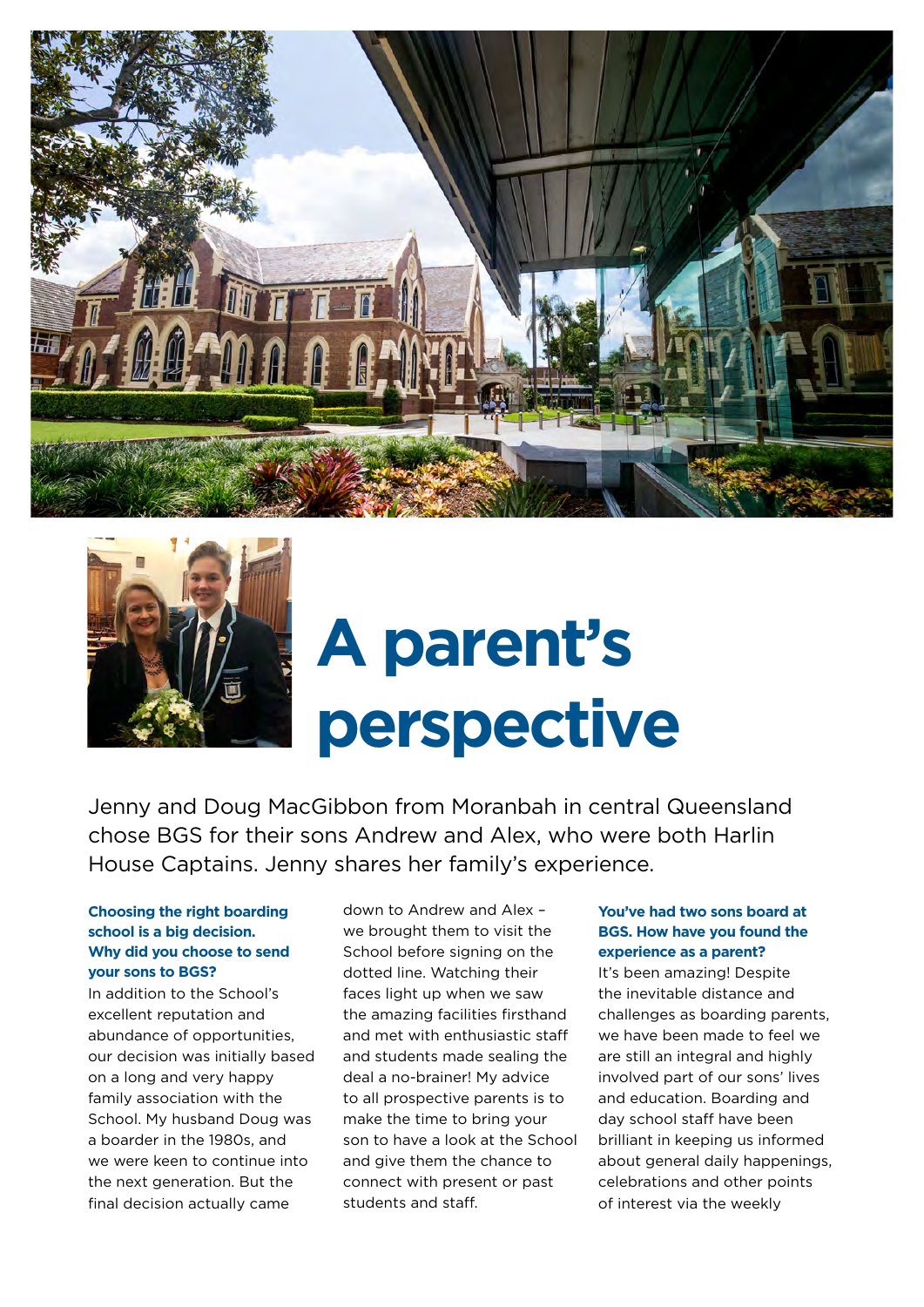newsletters, and Facebook and Instagram posts. Insightful and reassuring personal contact is also made when necessary.

The boarding community offers great opportunities for parents to become connected through numerous social functions, contact with the Boarder Support Group, fundraising activities such as the Harlin House Coffee Shop on Open Day, and other volunteering opportunities. I also found incredible kindness and generosity among the day school families. Make the most of getting to know these beautiful families who will bend over backwards to help you and your son.

#### **What's the hardest part of having kids away at boarding school? What advice would you give other parents considering boarding?**

You miss their physical presence in your everyday life – and you worry that you might miss things only you as a parent might pick up on, because you don't always get to interpret facial expressions or voice intonations. Have great faith in the skills of the staff at Griffith and Harlin House, keep in touch regularly and connect with other parents to help you get a feeling of what's normal or not. It's not easy sending children away to school, but I have learned as a parent that there are some things you can compromise on, other things you can't. Education is one thing you can't – you get one crack at it, and my experience has been that BGS will not disappoint.





## **From bush to city**

Year 6 boarder Marcus Lynch lives on Viola Station, 70km from Julia Creek in North West Queensland. At home, he drives a ute to do his chores – feeding the cows, chooks and ducks, and cleaning the troughs. It's also his job to open the gates when someone else is driving.

After a couple of years of homeschooling on a remote property, Marcus said he's adjusting to life at a city boarding school. "Some days I miss mum and dad, but I do love the activities: going down to the city, going to Wet'n'Wild – that was really fun. It was just my second time at a theme park."

Marcus' mum Helen said she and husband John appreciate the School's focus on identifying each boy's strengths and interests.

"I heard from friends who were current BGS parents that the School really understands boys," Helen said.

"Naturally I worried that Marcus would be very homesick, and therefore not be in a state to do his best at school, get involved in sport or develop friendships initially. The boarder orientation helped tremendously, where the new boarders learned BGS values and expectations, and were given practical advice for boarding life.

"Apart from some temporary homesickness, he has transitioned remarkably quickly and is thriving under the care of boarding and school staff and older boarders. In class, Marcus' Form Teacher has been wonderfully supportive of a boy from the bush making the change to a face-to-face classroom in the city," Helen said.